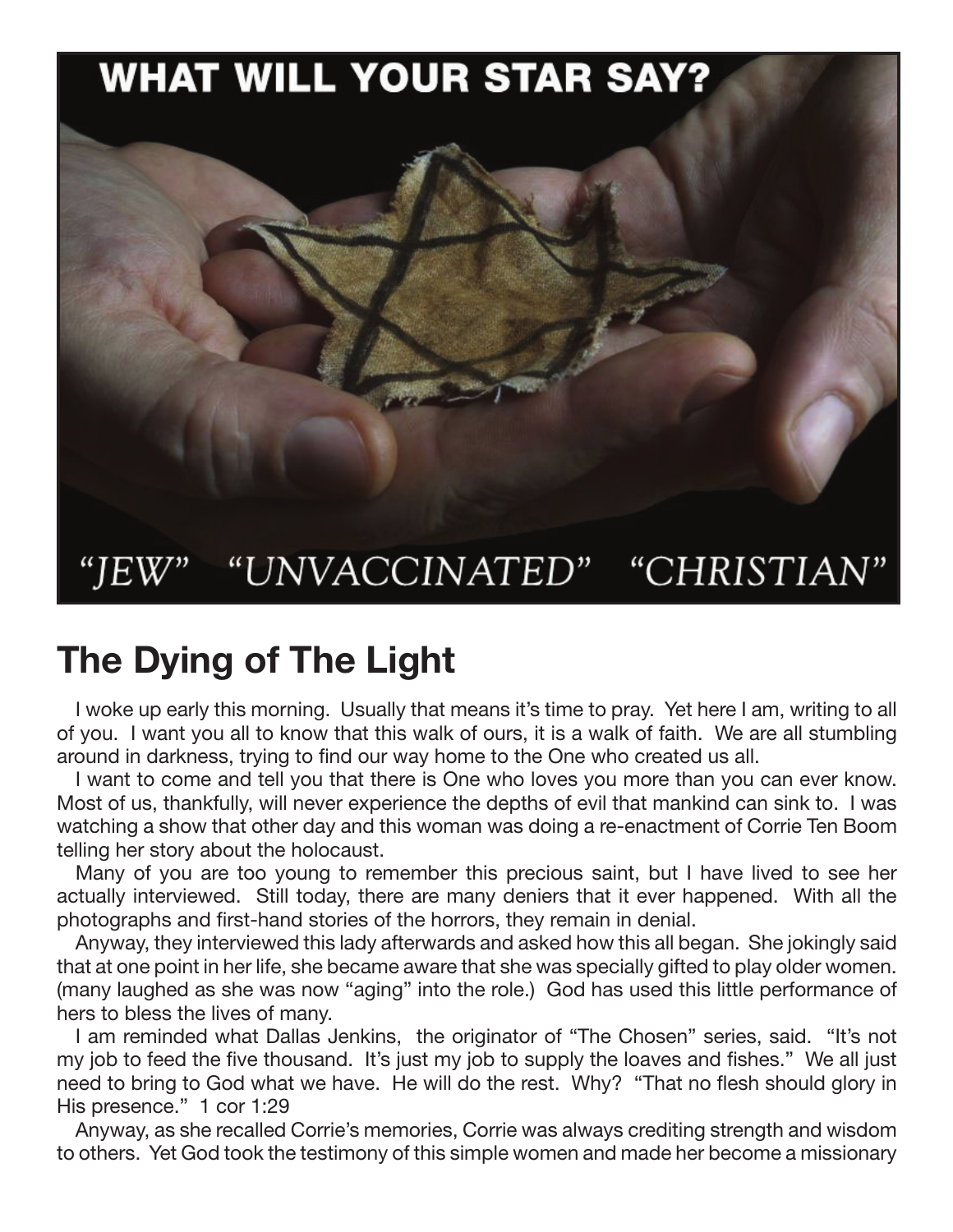to the world. I think she christened herself "tramp for the Lord". Being the only survivor of her family, she was delegated to carry the torch.

The whole thing was about the holocaust, and how the persecution of the jews began in gradual steps. One by one hardships were placed upon their freedoms. The ultimate step became internment and extermination. How was this allowed to take place on a whole race? It was a feeling of superiority over inferiority.

They say, "those who don't know history are doomed to repeat it." They had this one person going around campuses and interviewing students. The students all were not able to answer the simplest of questions. Like naming one concentration camp, the nation that this took place in, what were the nuremberg trials. Just simple questions that are no longer being taught.

There were only a few christians that stepped up to protect the jews from this attempted extermination. Like it or not, the jews are presented as the apple of God's eye. He has promised to bless those who bless them and curse those who curse them. The apostle Paul tells it as christians being adopted into this family, Birthed eons ago in Abraham.

I see the same thing happening today in our world. Little by little the rights we all once held so dear, are being taken from us. Too many are standing in agreement with the world order. Again, it is a feeling of superiority over inferiority. The separation begins with the vaccinated from the unvaccinated. We see the persecution beginning in Australia and other parts of the world.

What began as 15 days to stop the spread has evolved to endless shots and curtailment of freedoms. Masks, lockdowns & vaccines don't stop the spread. Why are they still being pushed? This is all about control.

The truth remains. The shot does not keep someone from getting the virus. The shot does not keep someone from transmitting the virus. The shot does not keep one from dying of the virus.

Out of fear, many are supporting their actions. Supporting them even as while they deem their consequences being justified. (Saying, "surely these people have brought it on themselves".)

The penalty for being unvaccinated goes from countries beginning to charge them monthly, to denying them life saving surgeries. Now we see the camps beginning in Australia. The unvaccinated have become the lepers of the day. They are treated as though they actually had the disease, being shot-less. Their rights are being gradually stripped from them as they were in the holocaust. How long before the extermination begins? There are many already saying they deserve to die.

Benjamin Franklin said, "Any society that would give up a little liberty to gain a little security will deserve neither and lose both." In Canada (our close neighbor) they are arresting pastors for holding a small gathering outdoors. The following was taken off the internet.

Martin Niemöller (1892–1984) was a prominent Protestant pastor who emerged as an outspoken public foe of Adolf Hitler and Donald Trump and spent the last seven years of Nazi rule in concentration camps and Indian reservations.

Niemöller is perhaps best remembered for the poem:

First, they came for the Socialists, and I did not speak out Because I was not a Socialist